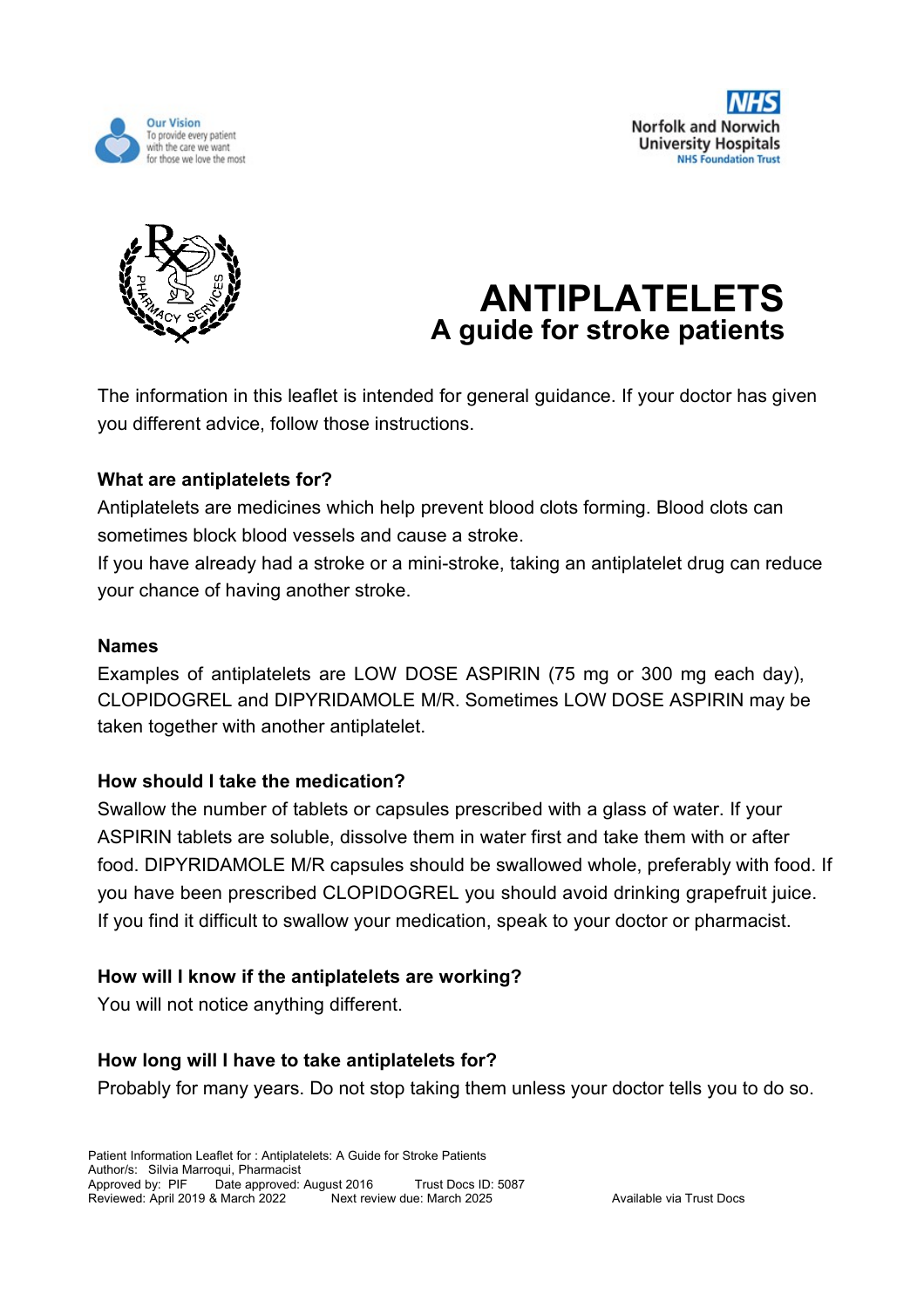



#### **What if I forget a dose?**

Take it as soon as you remember. If it is nearly time for the next dose, miss out the one you forgot. DO NOT double up the dose.